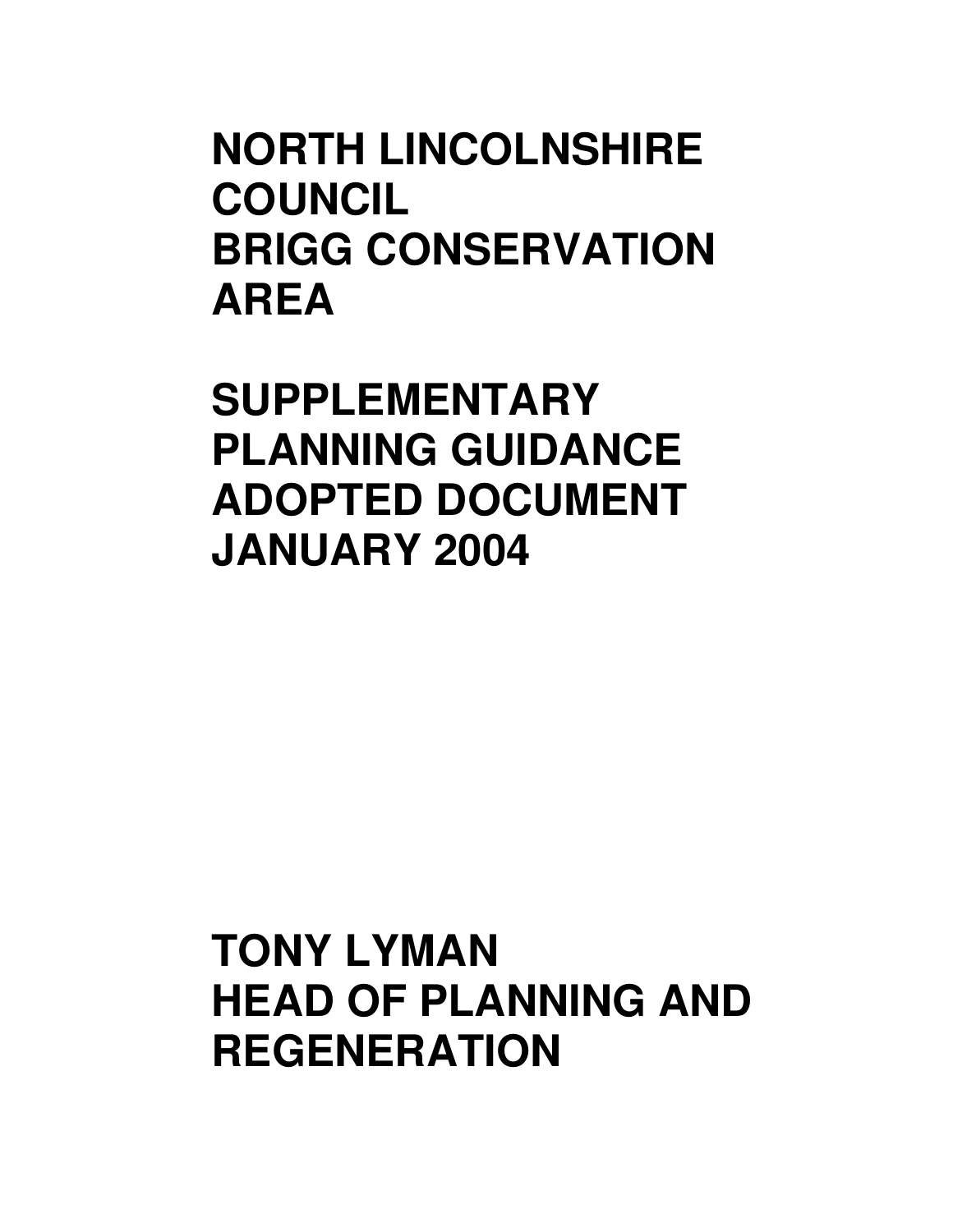## **Contents**

## **Section 1: background information**

- 1.1 Introduction
- 1.2 North Lincolnshire Local Plan
- 1.3 The development of Brigg
- 1.4 The character of the Brigg Conservation Area

## **Section 2 : policies**

- 2.1 General information
- 2.2 Listed buildings
- 2.3 Buildings of Townscape Merit and demolition in conservation areas

## **2.4 Other buildings – Neutral buildings and negative buildings in their present form.**

- **2.5 The Article 4 Direction.**
- 2.6 New development
	- Design
	- Materials
	- Shopfront
	- Uses
- 2.7 Protection of views and focal points
- 2.8 Trees
- 2.9 Environmental improvements
- 2.10 How residents can help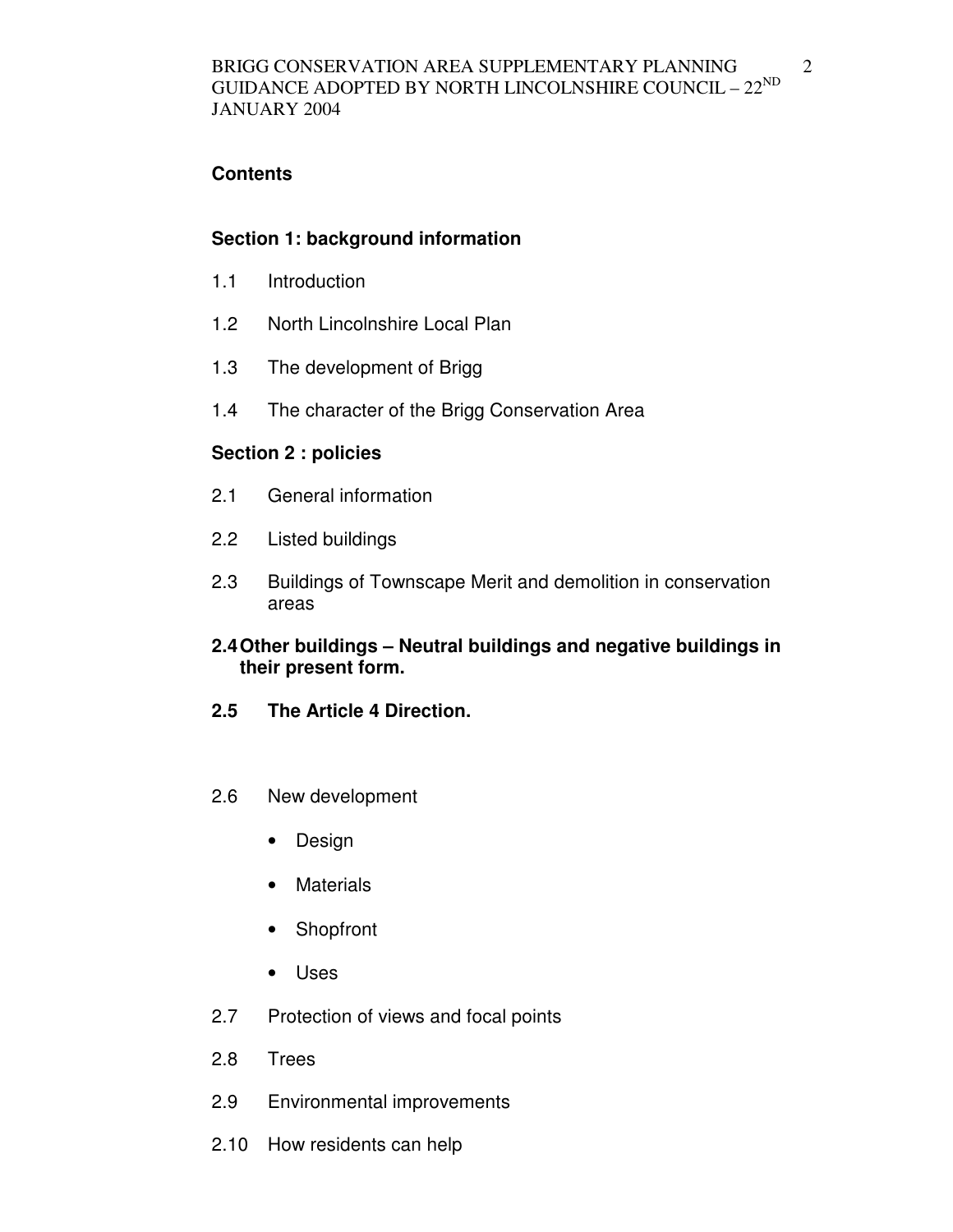#### BRIGG CONSERVATION AREA SUPPLEMENTARY PLANNING GUIDANCE ADOPTED BY NORTH LINCOLNSHIRE COUNCIL – 22<sup>ND</sup> JANUARY 2004

Useful names and addresses Bibliography

# **Maps:**

Map showing Conservation area boundary and listed buildings

Townscape Analysis map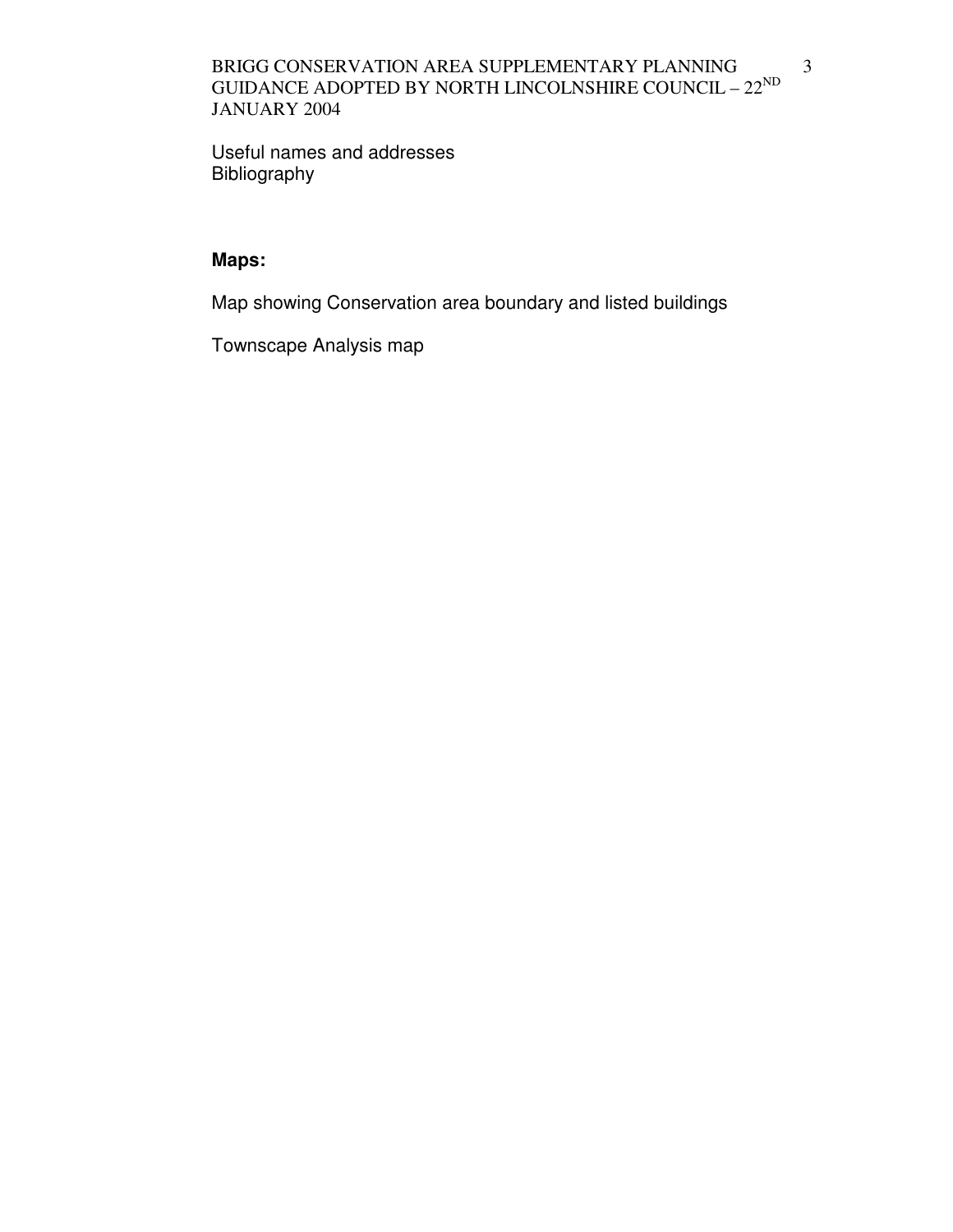## **SECTION 1 BACKGROUND INFORMATION**

#### **1.1 Introduction.**

Brigg is a small market town, which is located about five miles to the east of Scunthorpe on a flat river valley with the steep slope of the Lincolnshire Wolds just a few miles further to the east. Within the town are a large number of  $18<sup>th</sup>$  and  $19<sup>th</sup>$  century listed buildings and a central Market Place, where the weekly market is a major attraction. The many historic buildings provide an attractive backdrop to the setting on the Old River Ancholme and the two main streets, Wrawby Street and Bigby Street, are of special note with their almost continuous frontages of good quality listed buildings. Bridge Street and the Market Place similarly contain a variety of listed buildings with County Bridge, and the attractive views along the river, providing a very special character to the conservation area.

The Brigg Conservation Area was designated by the former Glanford Borough Council in 1971 and covers the historic town centre and some of the early  $20<sup>th</sup>$  century housing to the east of the town. A conservation area is an area of special architectural or historic interest the character or appearance of which it is desirable to preserve or enhance. This is set out in the Planning (Listed Buildings and Conservation Areas) Act 1990 which also requires local authorities to publish proposals for the preservation and enhancement of their conservation areas and to ensure that all development within such areas is assessed very carefully.

A conservation area appraisal for Brigg has already been written which takes into account the views of local residents and other interested parties. This document, which follows on from the appraisal and which has also been the subject of public consultation, has been adopted by North Lincolnshire Council as Supplementary Planning Guidance. It provides detailed guidance on the management of the Brigg Conservation Area and will be used by the Council when determining planning and listed building consent applications within, and on the boundaries of, the conservation area.

4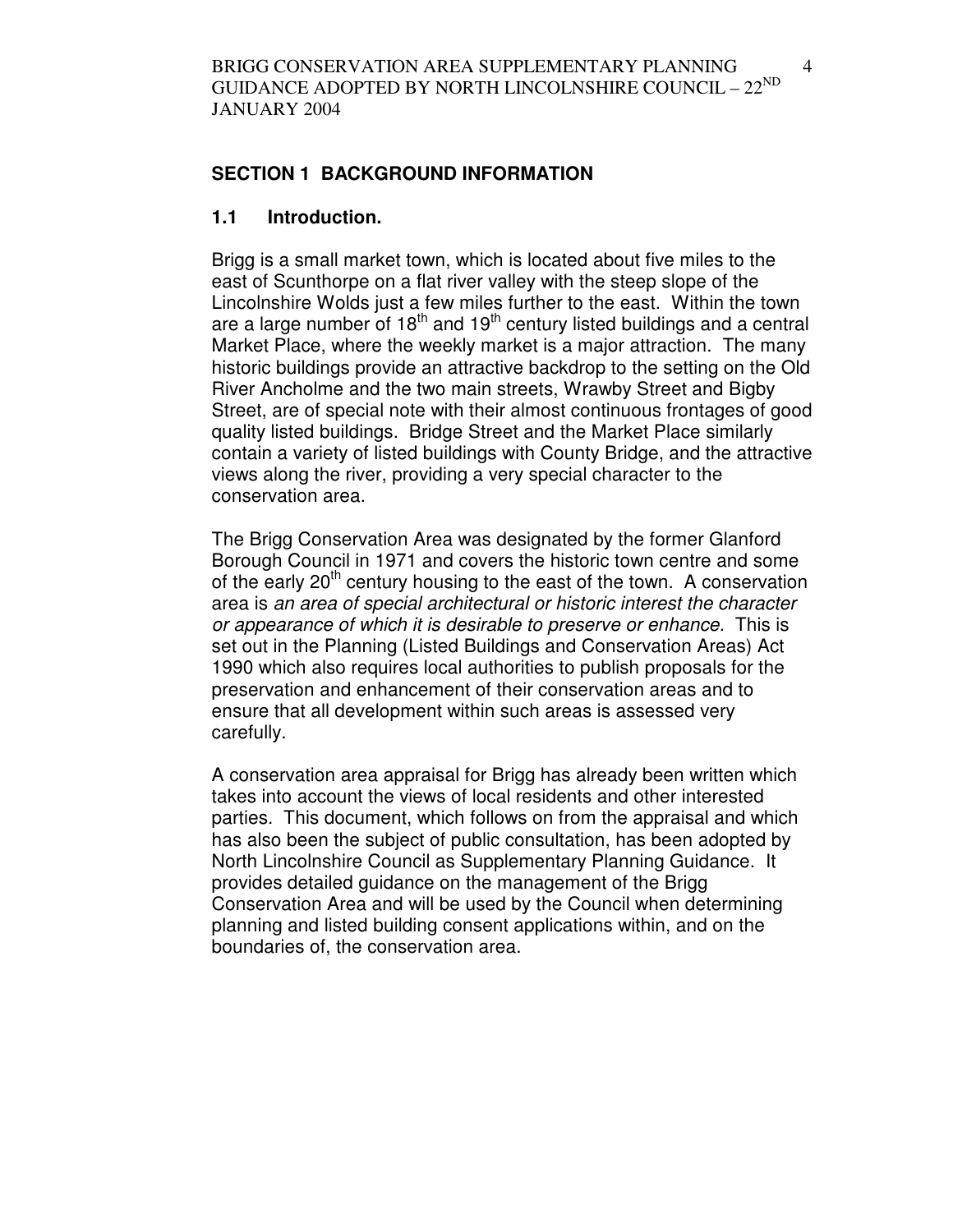BRIGG CONSERVATION AREA SUPPLEMENTARY PLANNING GUIDANCE ADOPTED BY NORTH LINCOLNSHIRE COUNCIL –  $22^{\text{ND}}$ JANUARY 2004

#### **1.2 North Lincolnshire Local Plan.**

The North Lincolnshire Local Plan Revised Deposit Draft was published in December 2000 and should be consulted in conjunction with this document. Within the Plan are detailed policies, which seek (amongst others) the protection of listed buildings and the preservation and enhancement of conservation areas. These are included in the chapter on "The Historic Environment".

Brigg (population 5,300) is described in the Local Plan as an important retail and commercial centre, recently improved by the addition of a large supermarket to the north of Wrawby Street. For the purposes of long-term strategic planning, it is defined as a "principal growth settlement". Brigg and Barton-upon-Humber are the two most important towns in the North Lincolnshire district, apart from Scunthorpe.

Briefly, the following policies within the Local Plan are relevant:

Policy HE1 Conservation Areas.

These policy states that the Council will continue to protect areas of special quality and character by designating new conservation areas, and by reviewing existing conservation areas.

Policy HE2 Development in Conservation Areas. This policy states that all new development within a conservation area,

or which might affect the setting of it, should preserve or enhance the character and appearance of the area and its setting. Detailed guidance is also included on how this should be achieved.

Policy HE3 Demolition in Conservation Areas. This policy provides the criteria by which applications for demolition will be considered.

Policy HE4 Shopfronts, Canopies and Blinds in Conservation Areas. This policy provides guidance on the control of shopfronts and advertising within conservation areas.

Policy HE5 Development affecting listed Buildings. This policy describes how the Council will seek to secure the preservation, restoration and continued use of listed buildings.

Policy HE6 Demolition of Listed Buildings.

This policy outlines how applications for the demolition of listed buildings will be assessed.

Policy HE7 Advertisements and Listed Buildings.

5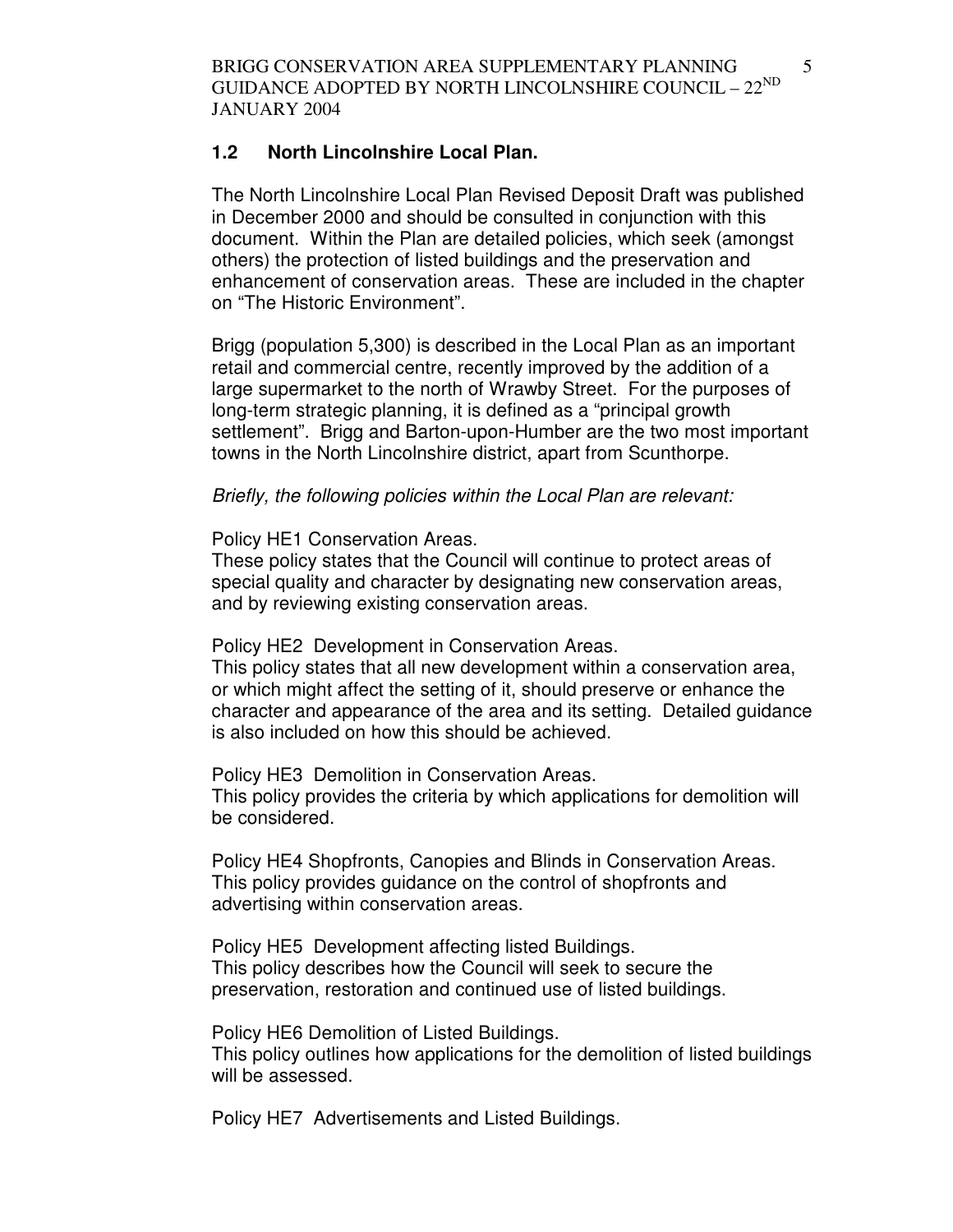BRIGG CONSERVATION AREA SUPPLEMENTARY PLANNING GUIDANCE ADOPTED BY NORTH LINCOLNSHIRE COUNCIL –  $22^{\text{ND}}$ JANUARY 2004 This policy describes the standards that will be applied when considering applications for signs or advertisements on listed buildings.

Archaeology.

Further policies consider archaeology and include the requirements for archaeological evaluations of certain sites and buildings. These policies are consistent with central government advice in PPG16, which stresses the importance of understanding and recording sites and buildings prior to development.

## **1.3 The development of Brigg.**

Brigg developed on slight ridge of land which provided a way across the marshes of the River Ancholme. Although not mentioned in the Domesday Book, in 1225 Brigg received a charter to hold a fair, indicating that the settlement had started to develop and in the 1330's Adam Paynell established a hospital for the poor in Brigg.

Between 1635 and 1639 the New River Ancholme was cut to assist the proper drainage of the marshes which then covered the river valley, and this undoubtedly helped Brigg to develop as a port with valuable connections with Hull to the north. Regrettably, only two buildings relating to this period still remain in Brigg – the Sir John Nelthorpe school and parts of the Angel Hotel in the Market Place.

The coming of the railway in 1848 provided an impetus to build new houses in Albert Street and Queen Street and Brigg reached its peak during the second half of the  $19<sup>th</sup>$  century when it became a centre for agricultural produce. Springs Jam factory next to County Bridge was an important local employer and the building of a new sugar beet factory just outside Brigg in 1928 also contributed to the local economy.

Sadly these businesses have now closed and in the last few years Brigg has suffered from a degree of economic blight, although the building of the new by-pass in 1993, and the associated pedestrianisation of the Market Place and Wrawby Street, have helped to make the town centre more attractive to visitors and residents.

## **1.4 The character of the Brigg Conservation Area.**

Brigg lies on slightly elevated land above the valley of the River Ancholme, which flows through the conservation area, with flat fields separated by deep ditches providing its setting.

The conservation area is composed of five main elements:-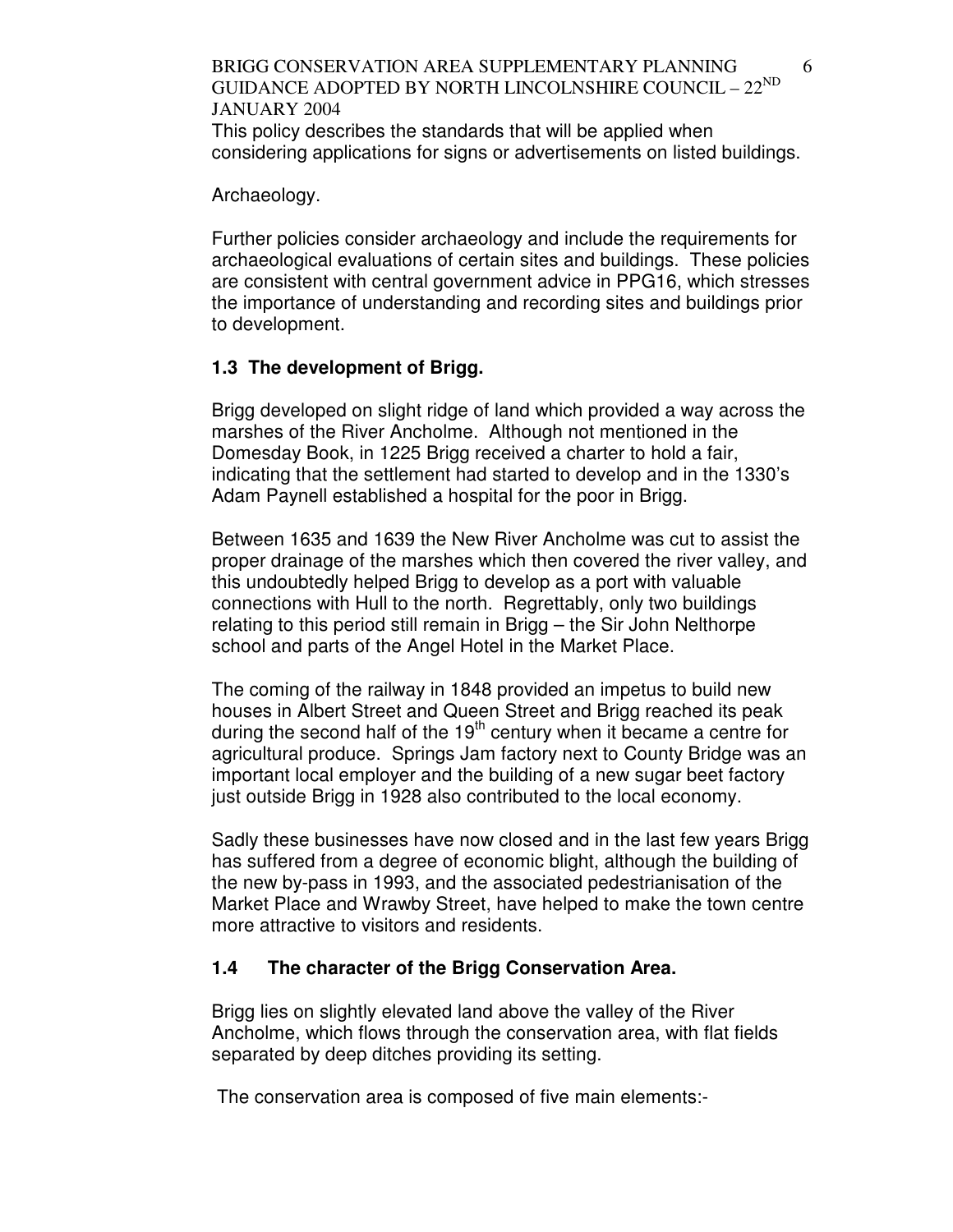BRIGG CONSERVATION AREA SUPPLEMENTARY PLANNING GUIDANCE ADOPTED BY NORTH LINCOLNSHIRE COUNCIL –  $22^{\text{ND}}$ JANUARY 2004

- 1. Bridge Street with its mainly  $18<sup>th</sup>$  and early  $19<sup>th</sup>$  century houses and pubs leading up to County Bridge, over the Old River Ancholme.
- 2. the Market Place, with its important open space, surrounded by buildings dating to the  $18<sup>th</sup>$ ,  $19<sup>th</sup>$  and  $20<sup>th</sup>$  centuries.
- 3. Wrawby and Bigby Streets (the former being the principal commercial street) with many listed buildings.
- 4. The mainly mid-19<sup>th</sup> century unlisted cottages and smaller houses in the Queen Street area.
- 5. The more open townscape around the War Memorial, including the Edwardian houses facing Wrawby Road A18 at the eastern edge of the town.

There are few formal terraces in Brigg – rather, the buildings are mainly of different heights and widths, with a pleasing jumble of roofs and traditional dormers. The streets also are varied in their layout with differing widths and soft curves, all suggesting a medieval origin.

Materials include Lincolnshire limestone for St. John's Church and County Bridge, but more universally a red or brown brick, made locally from the beginning of the  $18<sup>th</sup>$  century and sometimes rendered and/or, painted.

Early roofs are usually steeply pitched and covered in clay pantiles, although from the 1840's onwards Welsh slate became more fashionable. On the  $18<sup>th</sup>$  and  $19<sup>th</sup>$  century buildings windows are also sashed or, on cottages and upper floors, examples of "Yorkshire" sliding casements can be found.

## **SECTION 2 POLICIES**

#### **2.1 General information**

The following sections contains a number of suggestions for preserving or enhancing the Brigg Conservation Area, including information about the control and improvement of listed buildings as well as unlisted buildings which contribute positively to the character of the conservation area; design guidance for new development; and guidance on the protection of important views and focal points within the conservation area. Further detailed information can be obtained from the various organisations listed at the end of this section, particularly Planning Policy Guidance Note 15 (PPG15) which sets out central government's policies in relation to listed buildings and conservation areas, and the Planning Section at North Lincolnshire Council.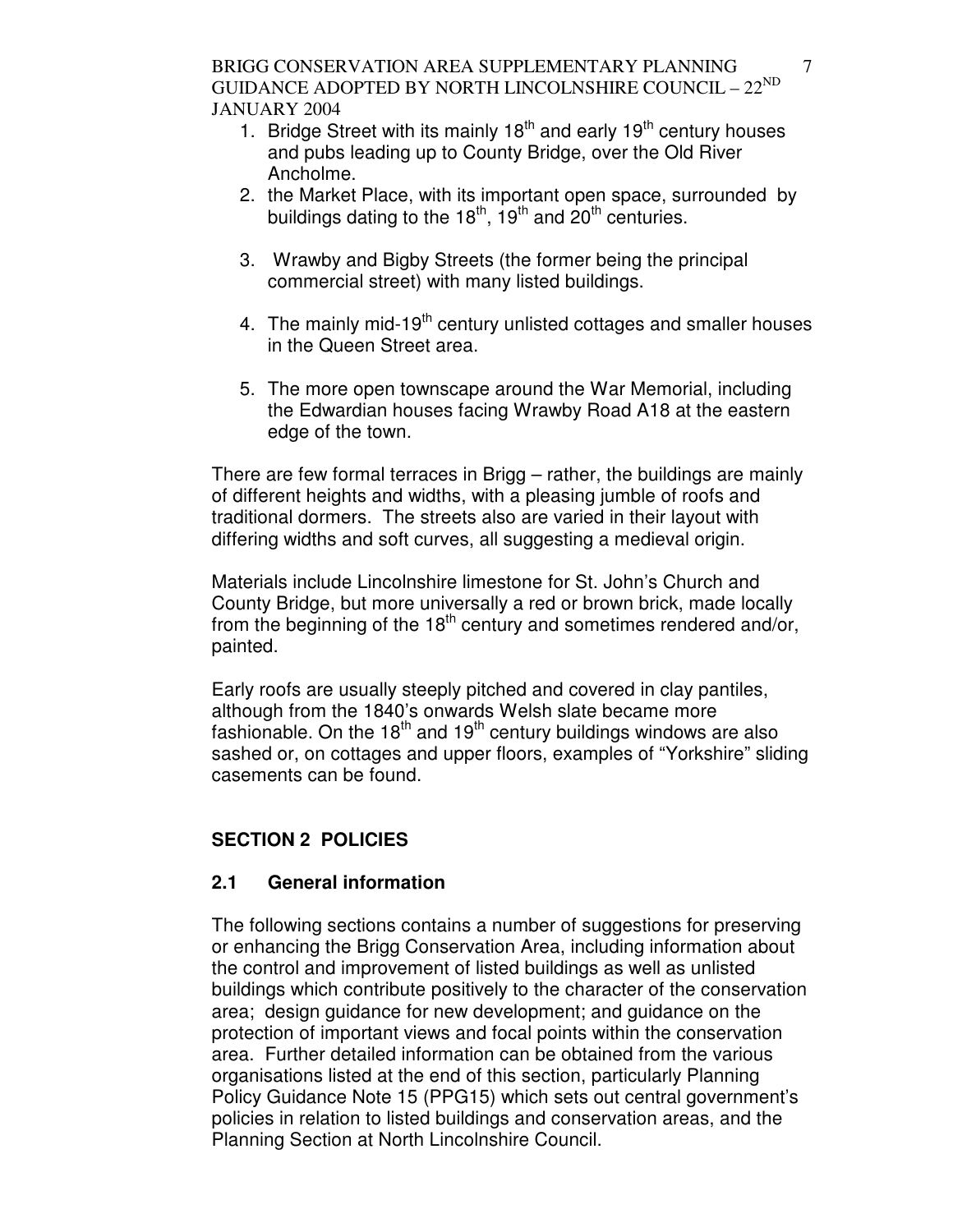#### **2.2 Listed buildings.**

Listed buildings within the Brigg Conservation Area are mainly brick built and date to the  $18<sup>th</sup>$  and  $19<sup>th</sup>$  centuries. They are usually two or sometimes three storeys high with pantiled roofs and gabled ends. Substantial brick stacks sit on the central ridges. The buildings tend to sit on the back of pavements, without front gardens, and because they form continuous development along the street, their backs are not usually visible from the public viewpoint. The windows are usually sashed although at ground floor level most of the buildings have inserted shopfronts.

Polices relating to listed buildings can be found in the North Lincolnshire Local Plan Revised Deposit Draft dated December 2000 (Polices HE56, HE57 and HE78). Broadly, these seek to prevent the demolition of listed buildings or their unsympathetic alteration including the insertion of unsuitable shopfronts and other advertising.

"Listing" covers both the interior and exterior of a listed building, and all structures within the curtilage which predate 1947. "Listed Building Consent" is needed to alter or extend a listed building, and sometimes, with extensions over a certain size, planning permission will be needed as well. Alterations to listed buildings which may need consent include relatively minor changes like inserting a new window; removing an internal wall or fireplace; adding a chimney or flue; removing panelling or fitted cupboards; and inserting a new bathroom where new drainage is required.

• Listed Building Consent is needed for all alterations and extensions, which affect the architectural or historic interest of a listed building.

Like-for-like repairs usually do not require Listed Building Consent. Owners of such buildings should be encouraged to use traditional materials for roof repairs including lead for flashings and pantiles (or occasionally slate) for roofing repairs.

Brickwork should be carefully repointed using traditional lime mortars with a brushed flush joint (not weather-struck) and cleaning should only be undertaken where it is structurally necessary (such as when a buildup of dirt is causing the bricks below to break down).

Windows should always been repaired in situ rather than replaced wholesale. There are many companies which can upgrade sash windows to provide much improved sound and heat insulation without either replacing the window or resorting to secondary double glazing, which sometimes has an impact on internal features such as shutters.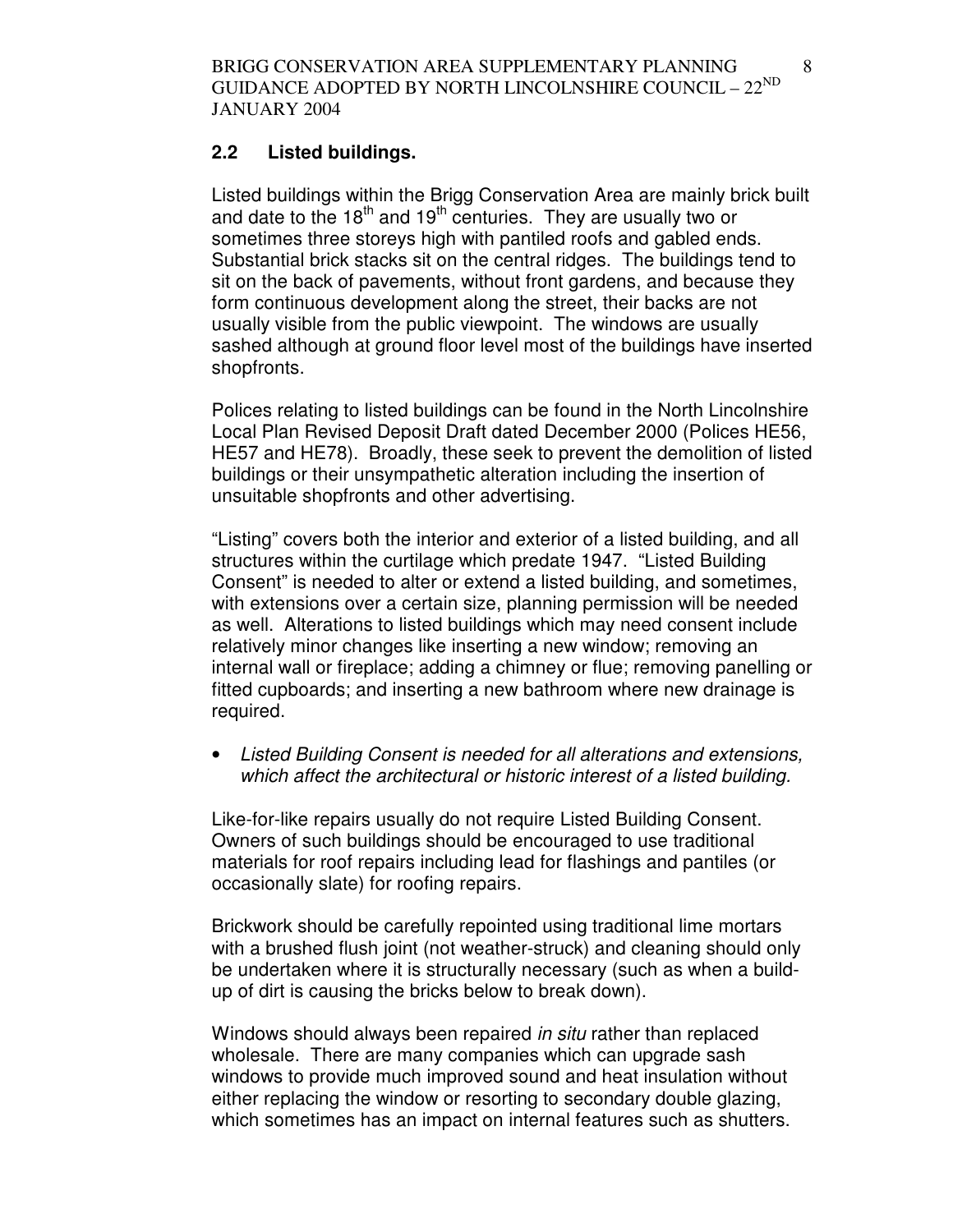#### BRIGG CONSERVATION AREA SUPPLEMENTARY PLANNING GUIDANCE ADOPTED BY NORTH LINCOLNSHIRE COUNCIL –  $22^{\text{ND}}$ JANUARY 2004

Front doors should also be repaired whenever possible but where replacement is needed, the new door must match the original exactly.

• Like-for-like repairs usually do not require Listed Building Consent although they must be carried out using traditional materials and detailing.

The importance of historic details must be recognised when dealing with listed buildings. Many of the listed buildings in Brigg have their original sash windows with moulded glazing bars and front doors which retain their four or six panelled design. Inside, they sometimes retain their original cornices and fireplaces, with panelled rooms and attractive fireplaces. All of these features should be preserved and protected from loss or damage.

It is important to retain internal features such as fireplaces when altering a listed building.

When considering altering a listed building, it is important that the original plan form is protected. Opening-up previously separated rooms or removing chimney breasts and moving staircases are all changes which are unlikely to receive Listed Building Consent. Similarly, extensions to listed buildings should be carefully designed to reflect the scale and detailing of the original building. Extensions to the rear should be lower than the original building and secondary in scale. Material and details should match the original examples within the listed building, including windows and eaves and roof details.

Applications for such changes should therefore provided enough detailing information for the Council to assess the impact of the scheme on the character of the existing building. The Council will require plans, sections and elevations at 1:50 scale with larger scale drawings illustrating details such as new windows and doors.

The English Historic Towns Forum is producing an informative guide on the making of better planning applications for proposals affecting conservation areas and listed buildings which is copyright to that body until October 2003. Applicants will find this of assistance in making applications (The English Historic Towns Forum – ISBN 1 898261 51 2 – Tele 0117 9750459 – e-mail: ehtf@uwe.ac.uk).

The original plan form of a listed building should be preserved. Extensions should be secondary in scale to the original building and carefully detailed. Applications for alterations and additions will need to be drawn-up to 1:50 scale.

Alterations which require Listed Building Consent are currently nil rated for VAT but repairs to listed buildings are assessed at the usual VAT

9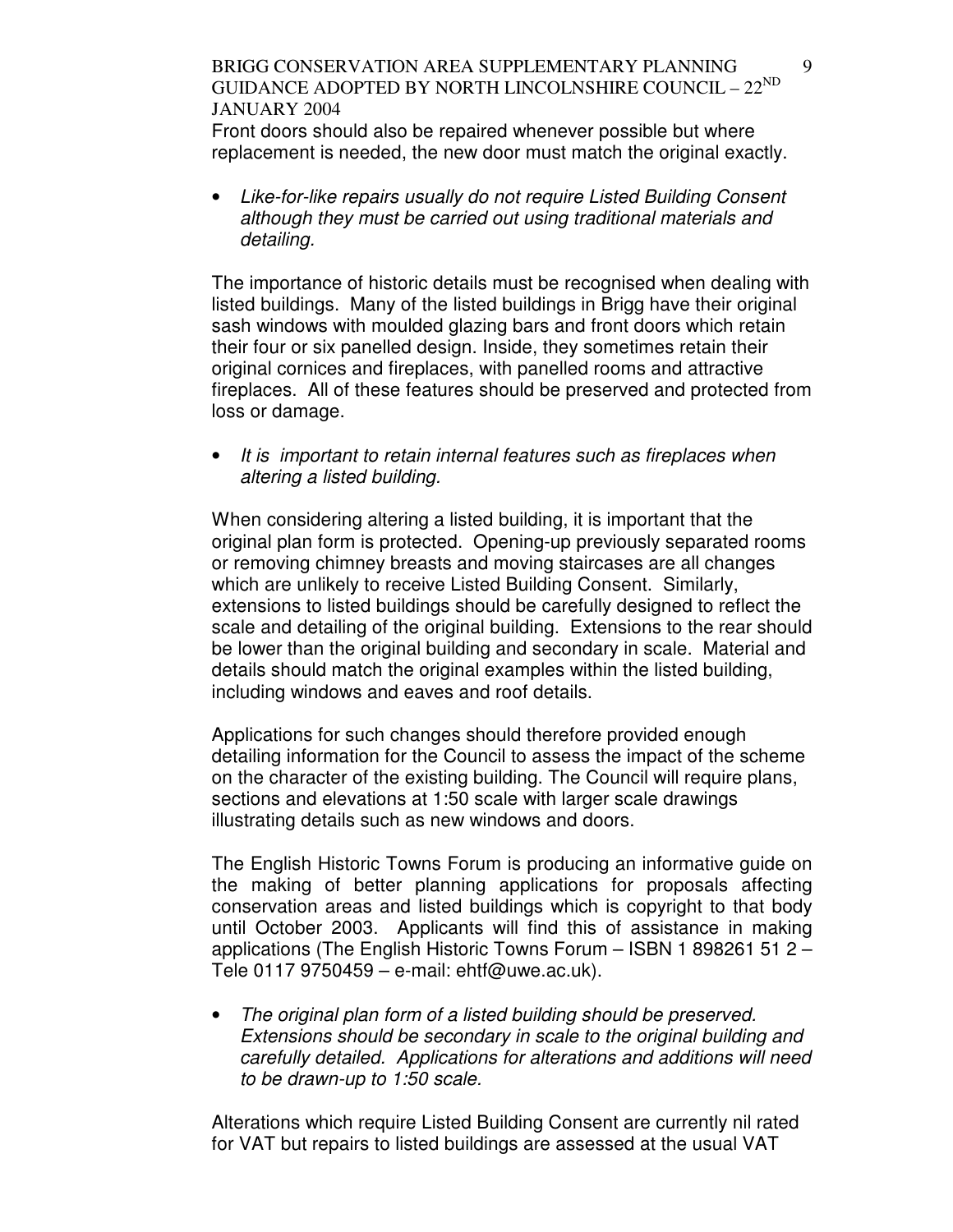#### BRIGG CONSERVATION AREA SUPPLEMENTARY PLANNING GUIDANCE ADOPTED BY NORTH LINCOLNSHIRE COUNCIL –  $22^{ND}$ JANUARY 2004 10

rate of 17.5% and all but 5% of the VAT levied in repairs on listed places of worship can be reclaimed. Owners should contact the Customs and Excise Office (Tel: 0845 0109000 ) for further details and a leaflet.

## **2.3 Buildings of Townscape Merit in Conservation Areas**

Conservation Area Consent is required for the full or substantial demolition of buildings within the conservation area. In accordance with the Government Guidance in PPG15 there will be a presumption in favour of retaining buildings which make a positive contribution to the character or appearance of the conservation area.

As part of this study those buildings, which make such a contribution but have not been included in the national statutory list of building of architectural or historic interest, have been identified and are shown on the maps as Buildings of Townscape Merit. Demolition of these buildings will be resisted unless it can be shown that the building is wholly beyond repair, incapable of beneficial use. Additionally, because these buildings are an important part of the character of the conservation area, the Council will pay special attention to applications for alterations and extensions.

This appraisal has identified a large number of Buildings of Townscape Merit. These are unlisted buildings which it is considered contribute positively to the character of the Brigg Conservation Area. They largely date to the 19<sup>th</sup> century although some  $20<sup>th</sup>$  century examples (such as the Edwardian houses along Wrawby Road A18 and Bigby Road) are also included. The buildings are generally unaltered or, could with some restoration, be easily restored to their original appearance. Together with listed buildings the buildings of townscape merit are key to the special character of the conservation area and the Council will pay special attention to applications for alterations and extensions to these buildings.

- North Lincolnshire Council will resist applications to demolish all or a substantial part of any building identified within this appraisal as a "Building of Townscape Merit". Additionally, alterations and extensions to these buildings will have to particularly sensitively designed and take into account their historic and architectural interest.
- All existing traditional architectural features will be retained on these buildings. Alterations will need to incorporate matching designs and materials appropriate to the age and character of the building.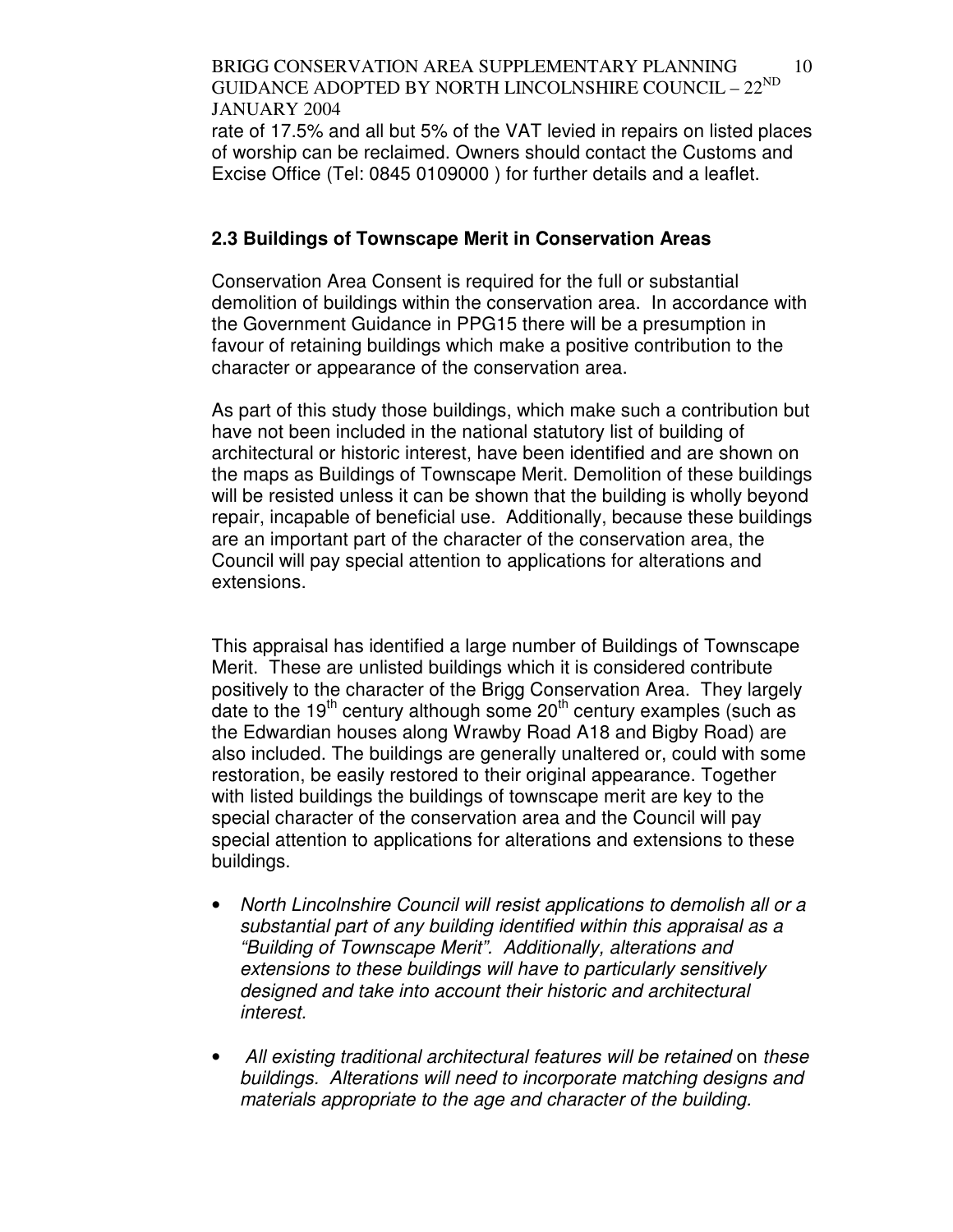## **2.4 Other buildings – Neutral buildings and negative buildings in their present form.**

Neutral buildings are older buildings, which have, which have been altered or modern buildings the design of which is considered to be reasonably in keeping with the surrounding area.

Negetive buildings in their present form are buildings the design of which conflicts with the traditional character of the conservation area.

Whilst these buildings do not contribute as much to the area character as buildings of townscape merit they can be renovated sympathetically incorporating traditional designs and materials appropriate to the conservation area.

Alterations to neutral buildings and negative buildings in there present form shall incorporate traditional materials and designs that are associated with the key buildings in the conservation area (listed buildings and buildings of townscape merit.)

Demolition of these buildings would only be considered replaced with a quality building that has been specifically designed to preserve and enhance the character of the Brigg conservation area.

# **2.5 The Article 4 Direction.**

An Article 4 Direction was served by the former Glanford Borough Council which removed "permitted development" rights from unlisted family dwelling houses in the Conservation Area. This "Area of Special Control" does not cover the whole conservation area but includes the Town centre and all of the buildings which make up the core of the settlement. The purpose of the Direction is to protect the architectural and historic interest of the conservation area by preventing the use of modern materials and details.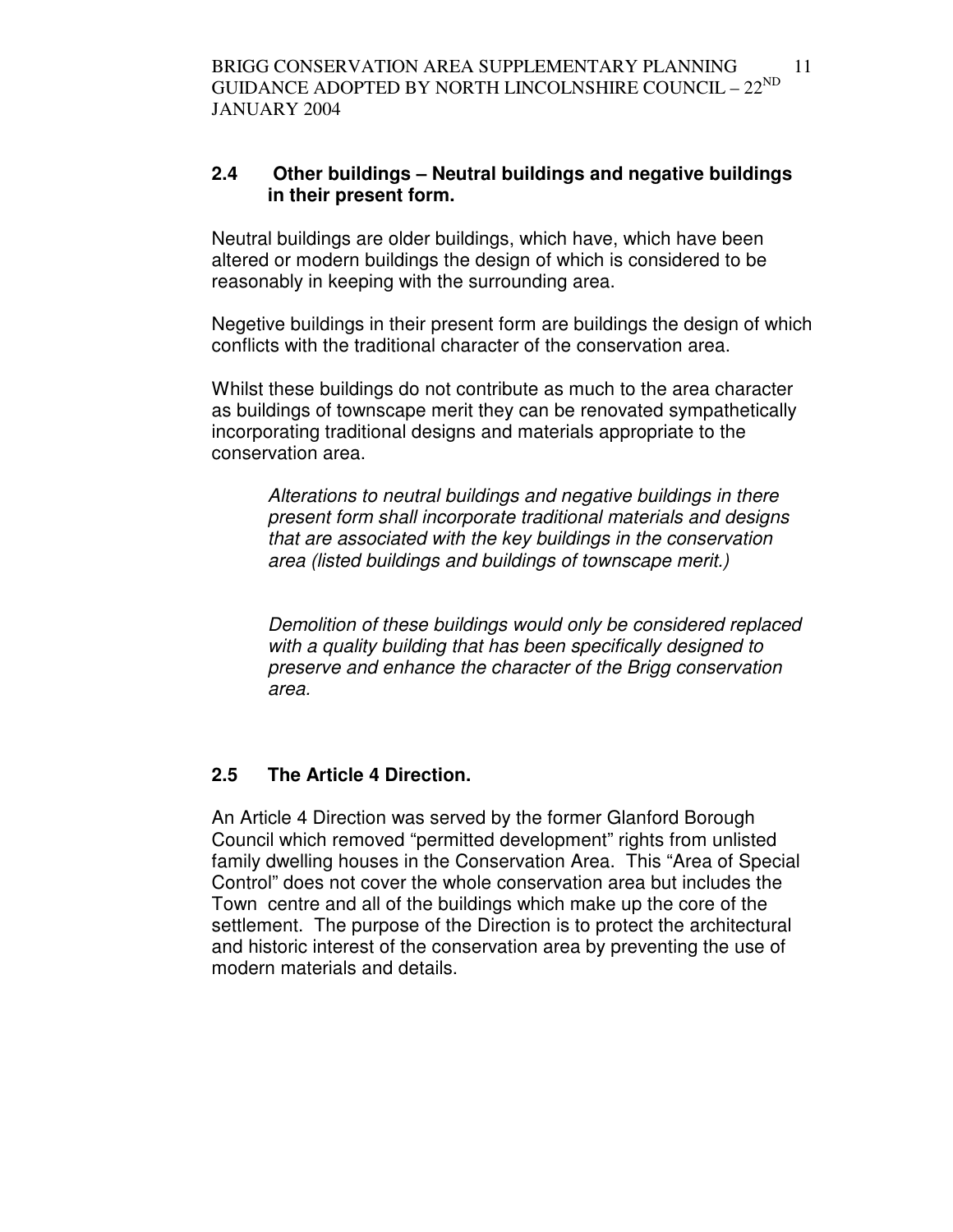The Direction means that owners of unlisted houses in single family occupancy must apply for planning permission for a variety of alterations including:

- New windows and doors
- Changing the roof materials
- Small extensions
- New garden walls

If you own a property in the Conservation Area and wish to alter or extend it, please contact the Council to see if planning permission is required before you start work.

# **2.6 New development.**

Policies for new development in conservation areas in the whole of North Lincolnshire are included in the Local Plan in the chapter on the Historic Environment (policies HE2, HE3 and HE4). Additionally, the same Plan includes Supplementary Planning Guidance which provides detailed advice on house extensions which are of use in relation to Brigg.

However, because of the built-up nature of Brigg town centre, and the large number of listed buildings within the commercial core, development opportunities are extremely limited.

# **The following criteria will apply to any new scheme:**

## **Design.**

Where sites for development do occur, the principal aim of new development should be to marry-in the new with the existing, rather than making the new building completely different. This is because the attractiveness of the town centre relies on the visual cohesiveness of the streetscape.

• All new development should reflect the scale and materials of adjoining property. The form of any new building, including its height, relationship to the street, and any rear extensions, should be sympathetic to the surrounding buildings. Because most new development will be within existing terraces or groups of buildings, rooflines, eaves heights and details, window details and shopfronts (or front doors) should match or reflect adjoining properties. The addition of chimney stacks in some locations may be required, to ensure compatibility with adjoining properties.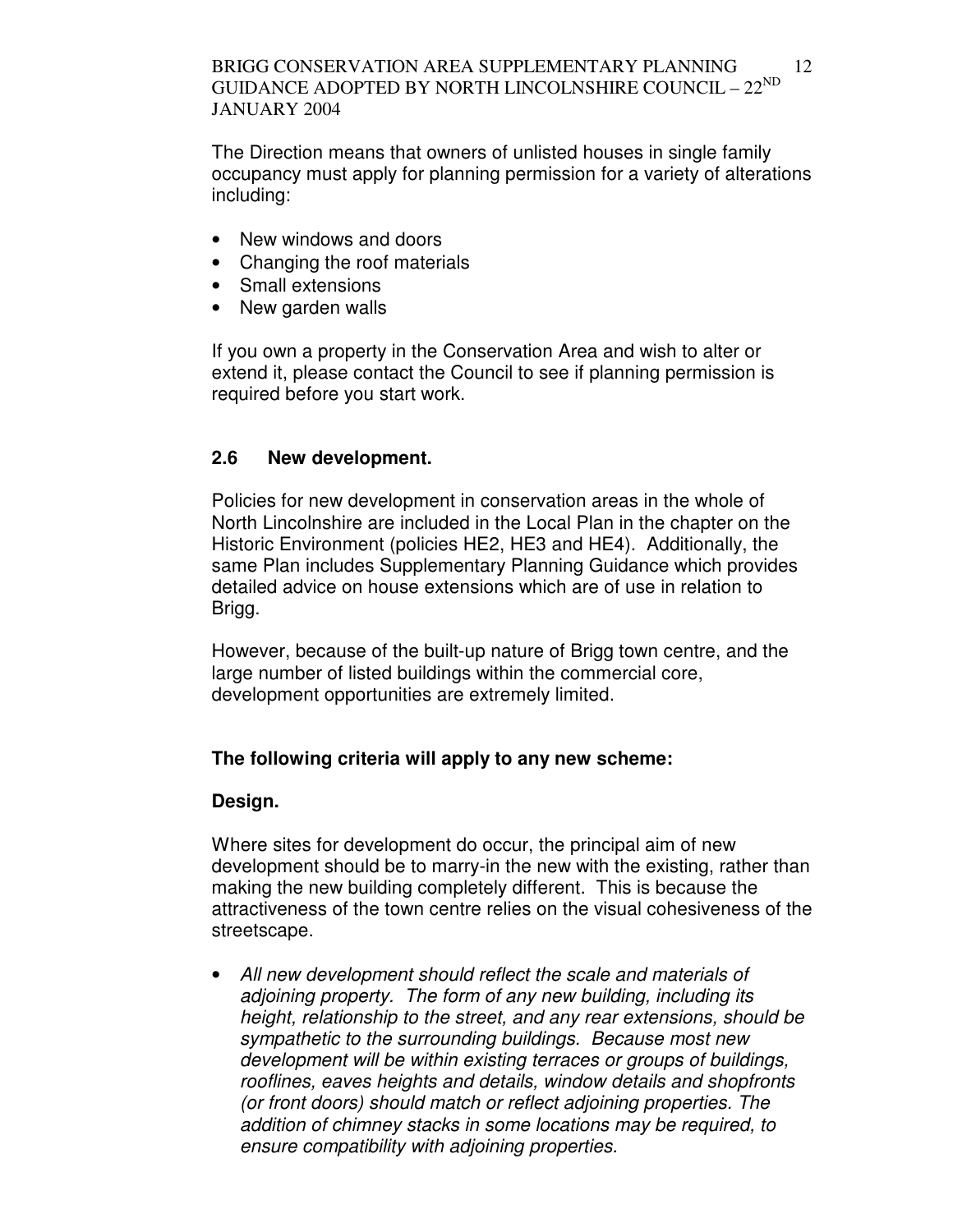#### **Materials.**

Materials for new development in Brigg will usually be chosen to match existing buildings in the area, so brown or red brick, or in some locations, a rendered finish, will be appropriate. Roofs should be covered in clay pantiles or Welsh slate. Modern concrete tiles will rarely be acceptable neither will artificial slate. Windows should be made from timber and traditional detailed with vertically or horizontally sliding sashes. Top-hung false "sashes" are not suitable. Front doors should be made from timber, with four or six recessed moulded panels. All timber should be painted not stained.

The use of materials other than timber for windows, doors and conservatories is unacceptable because the large scale use of such materials will seriously comprise the character of the Brigg Conservation Area. This is because design standards of modern replacement features fail to match the detailing of traditional windows and doors. Designed to meet different standards of use the best that can generally be achieved in the use of such product are rather crude pastiches of authentic features.

Concerning windows; particular problems stem from the size of the rails and stiles commonly used in the manufacture of PVCu window systems. Because these systems use material with a large cross sectional area to achieve rigidity and allow for reinforcement such systems can at best only produce crude approximations of real sash components. This coupled with the "flatness" of modern float glass and the placing of false glazing bars placed within the cavity of double glazed units, do nothing to break up the flat shinny appearance of such products..

• Traditional materials and details should be specified for new development in Brigg. The use of material other than timber is unacceptable for windows, doors and conservatories in Brigg conservation area.

## **Shop fronts.**

New shop fronts in Brigg should reflect the prevailing 19<sup>th</sup> century character of the existing shop fronts in the town. They should therefore have a sloping fascia, supported on pilasters or corbels, with a panelled stall-riser beneath. If security shutters are required, they should be positioned inside the shop front. All shop fronts should be painted not stained. Shop signs should be limited to a simple painted fascia, although traditional hanging signs may be considered acceptable.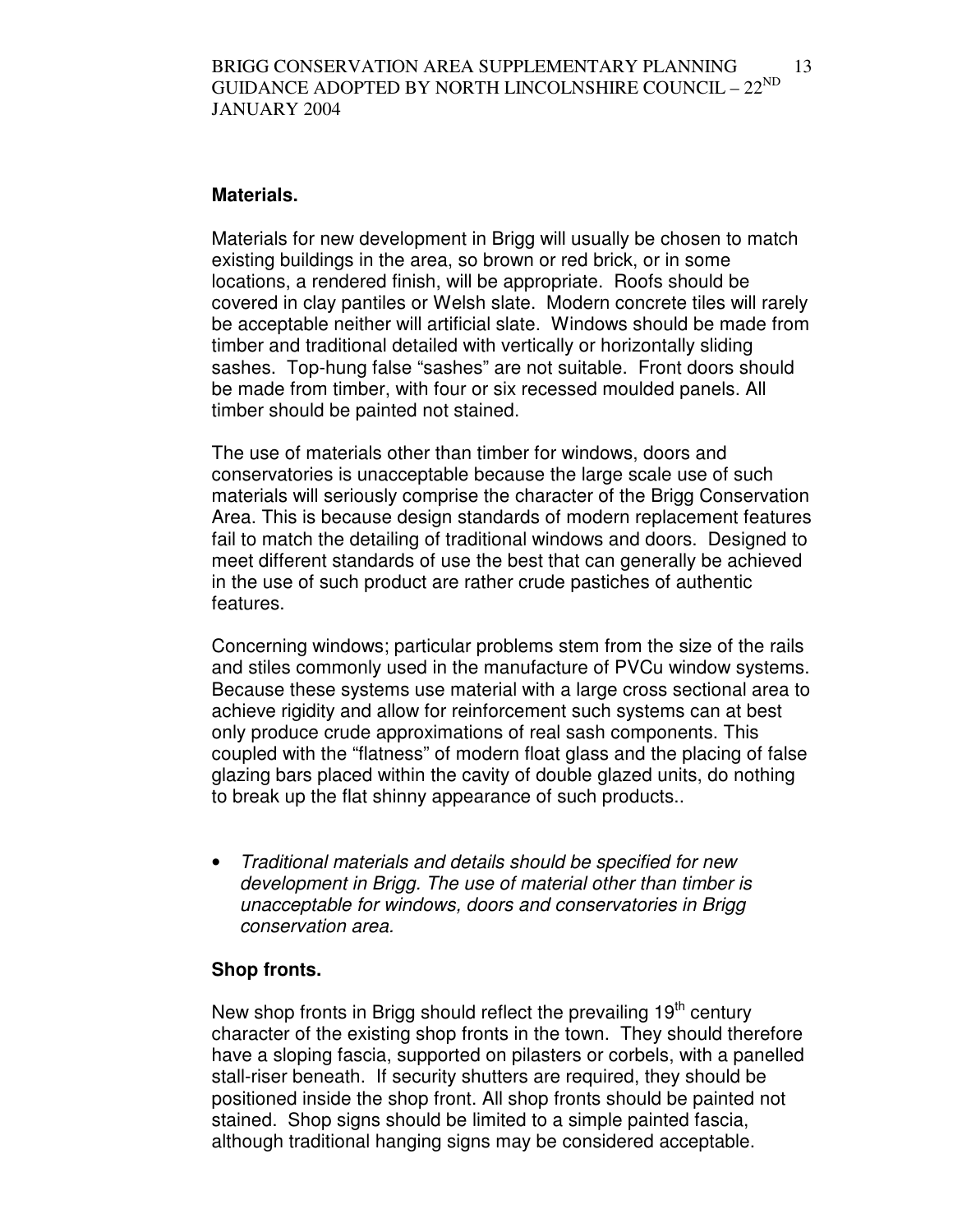#### BRIGG CONSERVATION AREA SUPPLEMENTARY PLANNING GUIDANCE ADOPTED BY NORTH LINCOLNSHIRE COUNCIL –  $22^{\text{ND}}$ JANUARY 2004 14

If external lighting is required, it should be provided by individual spotlights, carefully positioned above the fascia. Internally illuminated letters or plastic fascia signs will not be usually be accepted.

• New shop fronts should be built in timber, traditionally detailed, and carefully illuminated.

#### **Uses.**

The Council accepts that within the town centre there is a variety of uses including offices, shops, public houses, restaurants and residential. This variety is an important part of the character of the area and in Bridge Street, the Market Place, Wrawby Street and Bigby Street a number of uses could be considered for new development. Elsewhere, within the residential streets to the east, the assumption will be that residential uses are the most appropriate.

## **2.7 Protection of views and focal points.**

Brigg is by its nature a very enclosed town with the almost continuous street frontages preventing views out towards the surrounding countryside. However this appraisal has identified important vistas within the Brigg Conservation Area although they all relate to small alleys or courts apart from the opportunities provided by views along the Old River Ancholme. To the east of the conservation area, the townscape is more open, with gardens surrounding the Edwardian houses along Wrawby Road and Bigby Road, and this does allow greater appreciation of wider vistas.

Part of the charm of the Brigg Conservation Area however lies in this sense of enclosure and the narrow alleys which link, for instance, Wrawby Street with the public car park to the north. These alleys or courts are an important part of the character of the town and the Council will seek their preservation and enhancement.

The Market Place is also of note as it provides the only public open space within the Brigg Conservation Area and as such is an important focal point. The views into it, across the bump of County Bridge, along the curve of Bigby Street, and along Wrawby Street past the corner block created by the National Westminster bank, are all of interest.

The Council will protect the existing views in Brigg most notably along the Old River Ancholme, across the Market Place, and along the various alleys and courts which lead off Wrawby Street and Bigby Street. The Market Place will also be protected from unsuitable development which would adversely affect its appearance or character.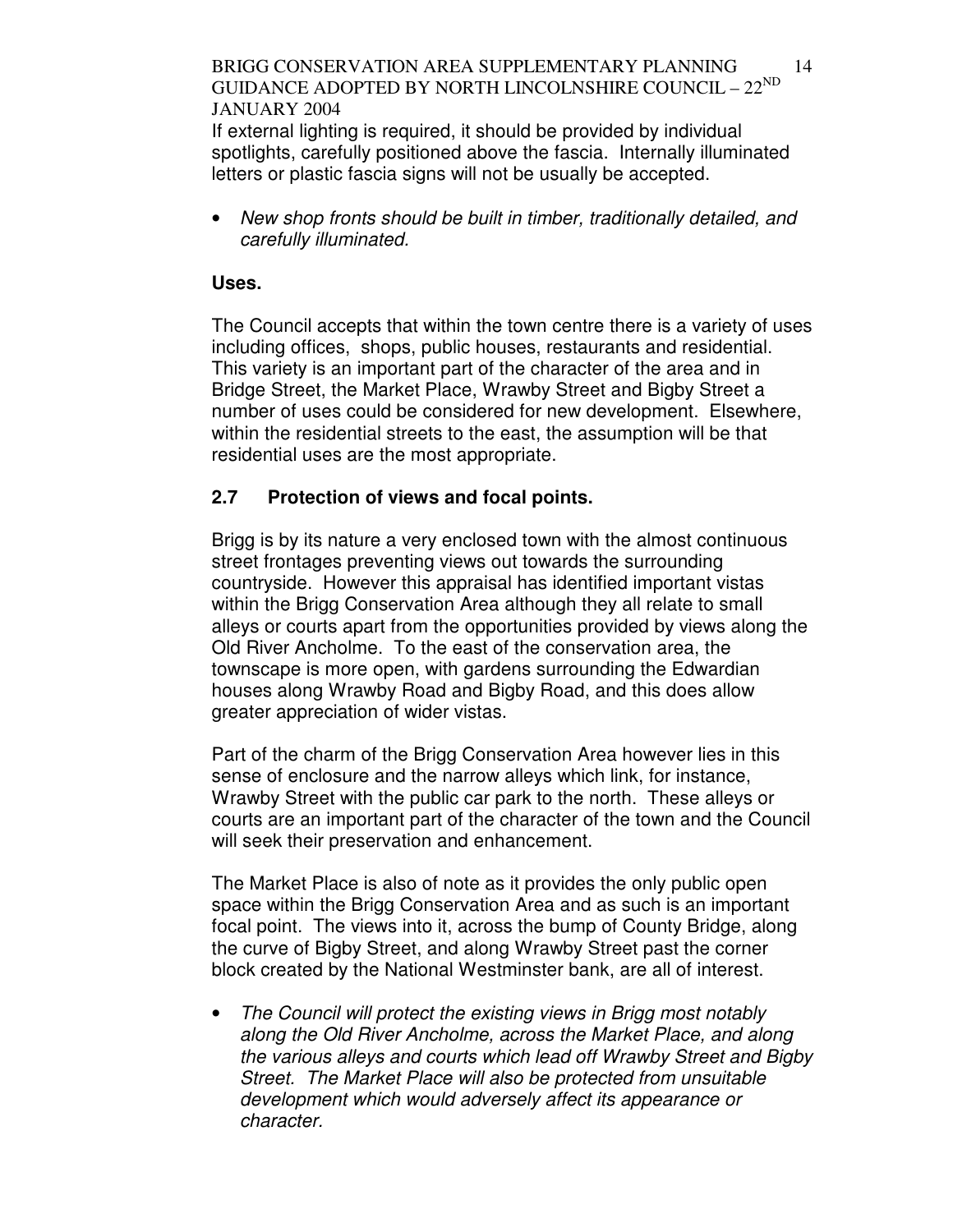#### **2.8 Trees**

The trees in Brigg play an important part in the character and appearance of the conservation area and designation gives the Council added powers to control what happens to them.

• If you wish to lop, top, uproot or fell a tree in the conservation area which is not already covered by a Tree Preservation Order (TPO) you must give the Council 6 weeks written notice before carrying out the work; trees have legal protection equivalent to a TPO for that period, and the Council may make an Order if it is considered appropriate. Proposals to prune a tree should clarify what is envisaged and the extent of the work. The removal of dead wood with secateurs or handshears does not require consent.

Trees which, whilst remaining healthy, have reached a stage in their development where the crown spread begins to get smaller, are now generally regarded as "veteran''.

Such trees may not necessarily be particularly old, but the onset of old age has been brought about by the tree's response to the surrounding environmental conditions (soil, air water and nutrient availability). They may therefore exhibit increasing die-back of branches, bark and trunk and may contain significant amounts of dead wood.

Whilst the removal of dead wood will not generally require consent from the Council, the treatment in older trees requires careful consideration, and the Council can provide free advice.

 The Council has also produced Supplementary Planning Guidance on "Trees and development", and is looking to a long term tree strategy which will involve new planting and additional Tree Preservation Orders.

• The Council will seek to promote the dissemination and use of best practice techniques for the proper management of veteran trees.

## **2.9 Environmental improvements.**

The Council has already carried out a major landscaping scheme in the Market Place and part of Wrawby Street. Further improvements, using appropriate materials, will be carried out when funds permit. Additionally, it is hoped to replace the modern railings to County Bridge, and to improve street lighting and street signage within the conservation area. Undergrounding overhead telephone cables is also a desirable improvement.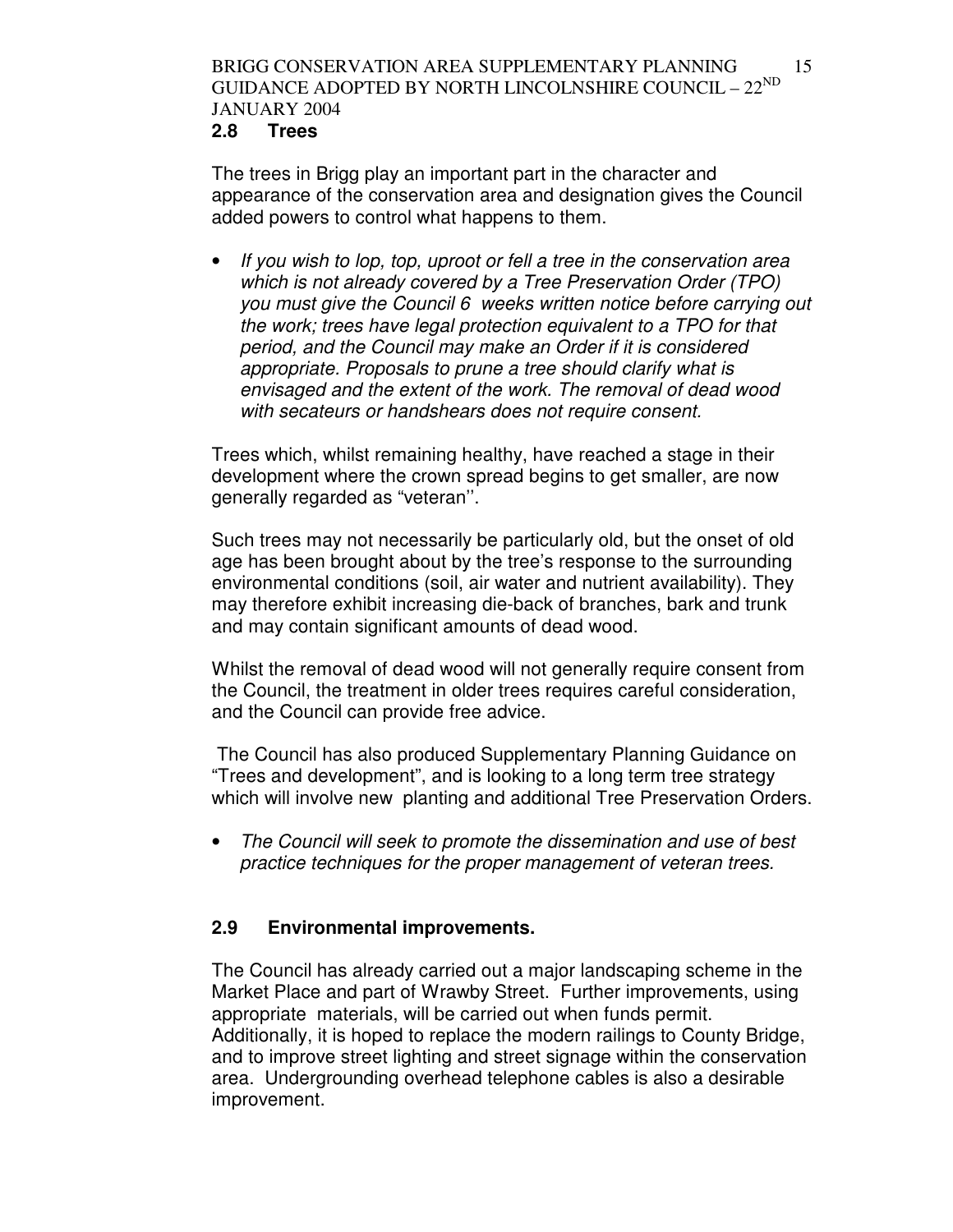BRIGG CONSERVATION AREA SUPPLEMENTARY PLANNING GUIDANCE ADOPTED BY NORTH LINCOLNSHIRE COUNCIL –  $22^{\text{ND}}$ JANUARY 2004 16

• The Council will continue to seek improvements to the appearance of the Brigg Conservation Area by the use of good quality materials and more appropriate street lighting and street furniture. Under grounding overhead wires, and less obtrusive street signage, is also one of the Council's objectives. To this end the guidance on advertising signs is that internal illumination of these signs generally unacceptable as it detracts from the character and appearance of the conservation area.

## **2.10 How residents can help.**

The character of the Brigg Conservation Area comes not only from the physical appearance of the town but also from the community who live and work in the area. The retention and enhancement of the character and appearance of Brigg can therefore only be achieved if residents and the Council work together.

An owner is responsible for the continued maintenance of their property and garden, and regular repair with traditional materials can help to retain the quality of the townscape. Local residents and amenity groups can also help by recording the local history and features of the area, and by passing on information about good local builders and suppliers of traditional materials and skills.

If you are considering undertaking any repairs or alterations to your property or land, the best approach is always to contact the Environment Team at North Lincolnshire Council for free advice before starting work.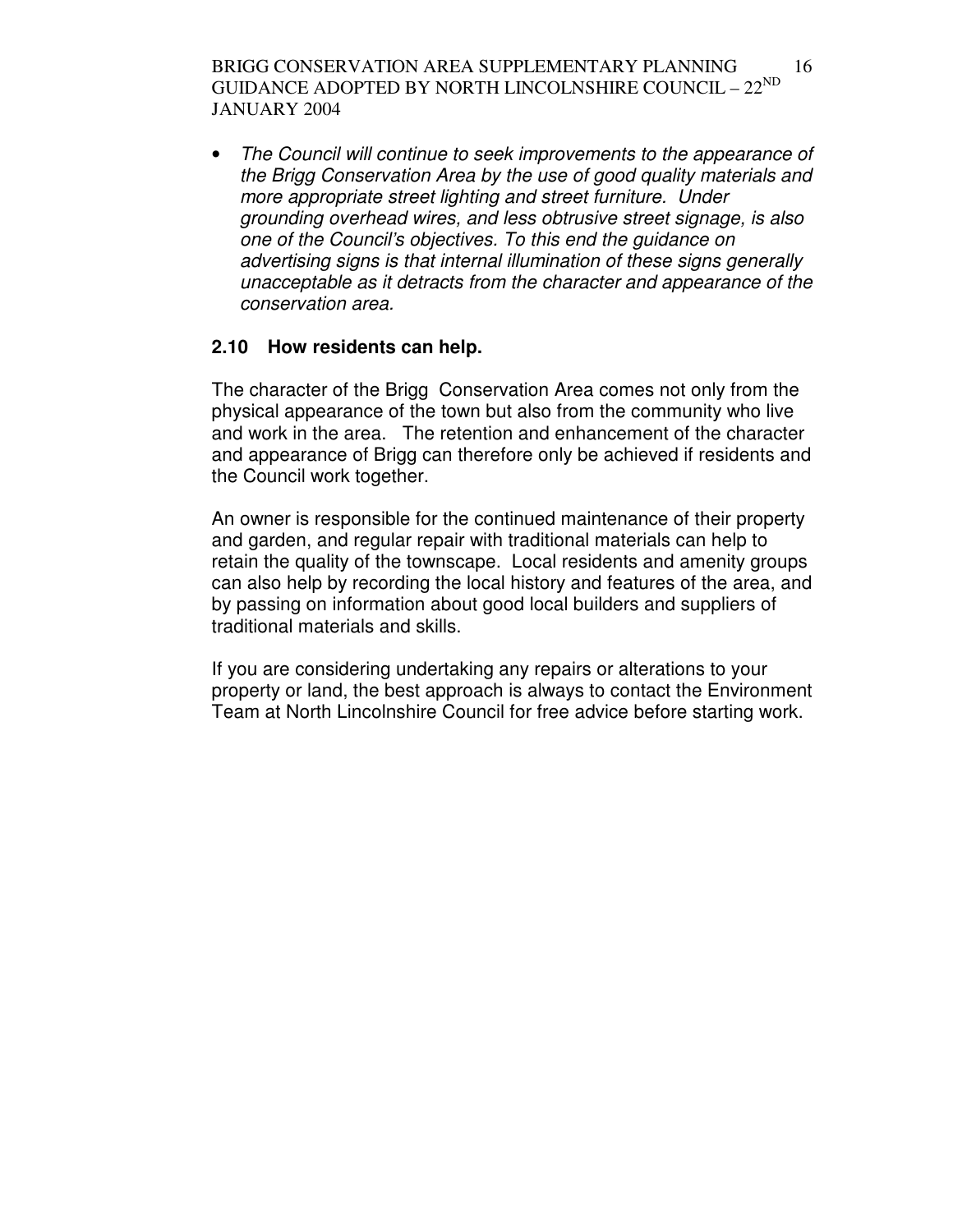#### **For specific information about the Brigg Conservation Area, please contact:**

Edward Rychlak, Environment and Public Protection Department, North Lincolnshire Council, Church Square House, P O Box 42, Scunthorpe. North Lincolnshire DN15 6XQ (tel: 01726 297396)

#### **For further information relating to listed buildings and conservation areas, contact:**

English Heritage, 37 tanner Row York YO1 6WP York City Telephone; 01904 601901.

#### **For detailed advice on repairing and restoring Georgian houses, contact:**

The Georgian Group, 6 Fitzroy Square, London W1P 6DY. Telephone: 020 7377 1644

For information on contemporary approaches to the management of conservation areas and historic towns in general, contact:

**English Historic Towns Forum P.O. Box 22 Bristol BS16 1RZ Telephone: 0117 975 0459** 

## **For "Care for Victorian Houses" leaflet, contact:**

The Victorian Society, 1 Priory Gardens, Bedford Park, London W4 1TT Telephone: 020 8994 1019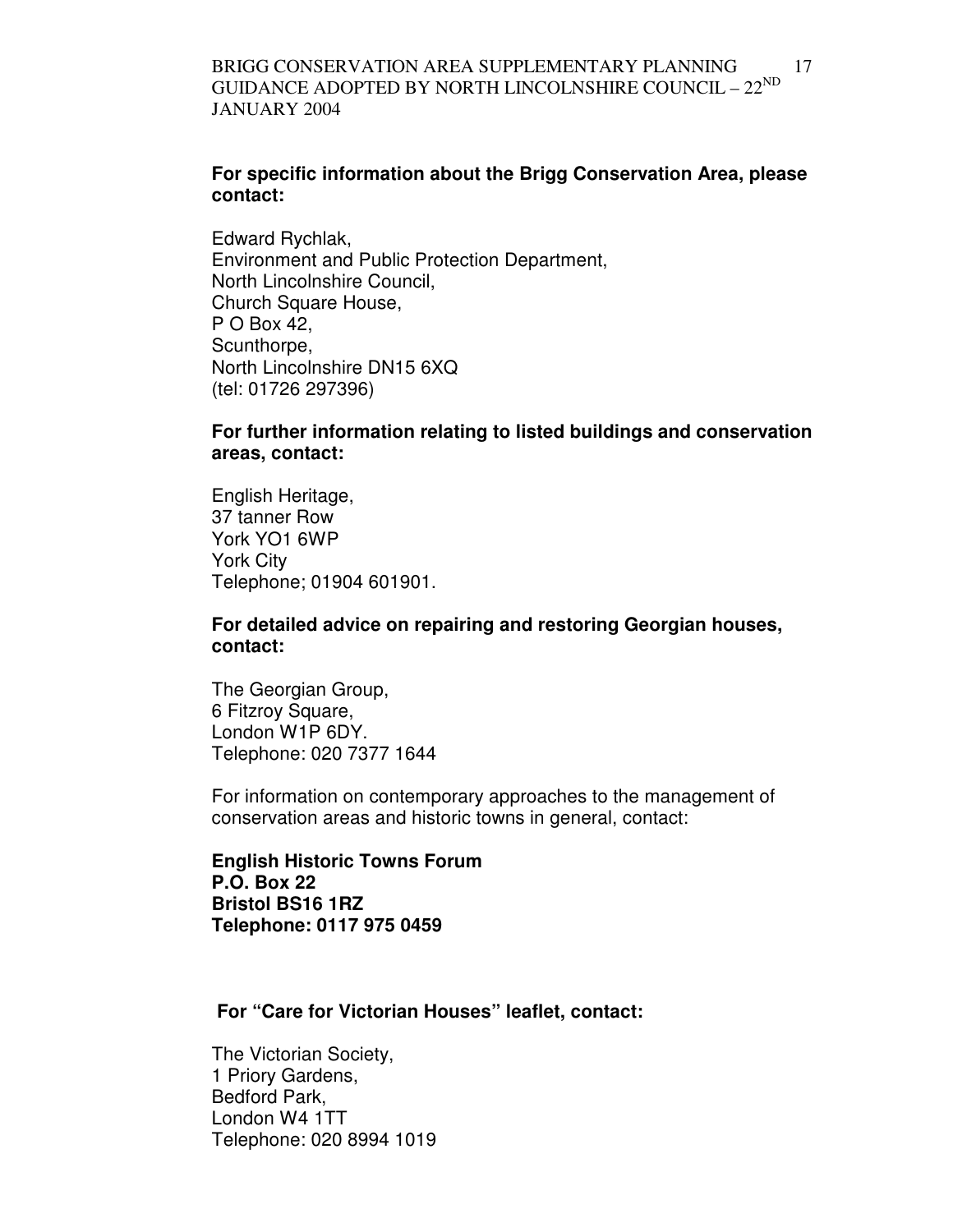#### BRIGG CONSERVATION AREA SUPPLEMENTARY PLANNING GUIDANCE ADOPTED BY NORTH LINCOLNSHIRE COUNCIL –  $22^{ND}$ JANUARY 2004 18

## **For an excellent range of technical advice leaflets, contact:**

The Society for the Protection of Ancient Buildings (SPAB), 6 Fitzroy Square, London W1P 6DY. Tel: 020 7377 1644

## **Bibliography:**

| <b>Brigg Conservation Area</b>                                | <b>Lindsey County Council</b>           |
|---------------------------------------------------------------|-----------------------------------------|
| The Courts and Yards of Brigg                                 | <b>Brigg Local History Group</b>        |
| The Buildings of England: Lincolnshire N Pevsner and J Harris |                                         |
| North Lincolnshire: a pictorial history                       | <b>North Lincolnshire Council</b>       |
| Brigg Town Trail                                              | <b>Brigg and District Civic Society</b> |
| <b>Around Brigg</b>                                           | John and Valerie Holland                |
| <b>Landscape Assessment and Guides</b>                        | <b>Estell Warren</b>                    |
| <b>Landscape Architects</b>                                   |                                         |
| <b>Countryside Design Summary</b>                             | <b>Estell Warren</b>                    |
| <b>Landscape Architects</b>                                   |                                         |
| A survey of the Archaeological Sites                          |                                         |
| In Humberside                                                 | 1979, N. Loughlin and K                 |
| Miller                                                        |                                         |
|                                                               |                                         |